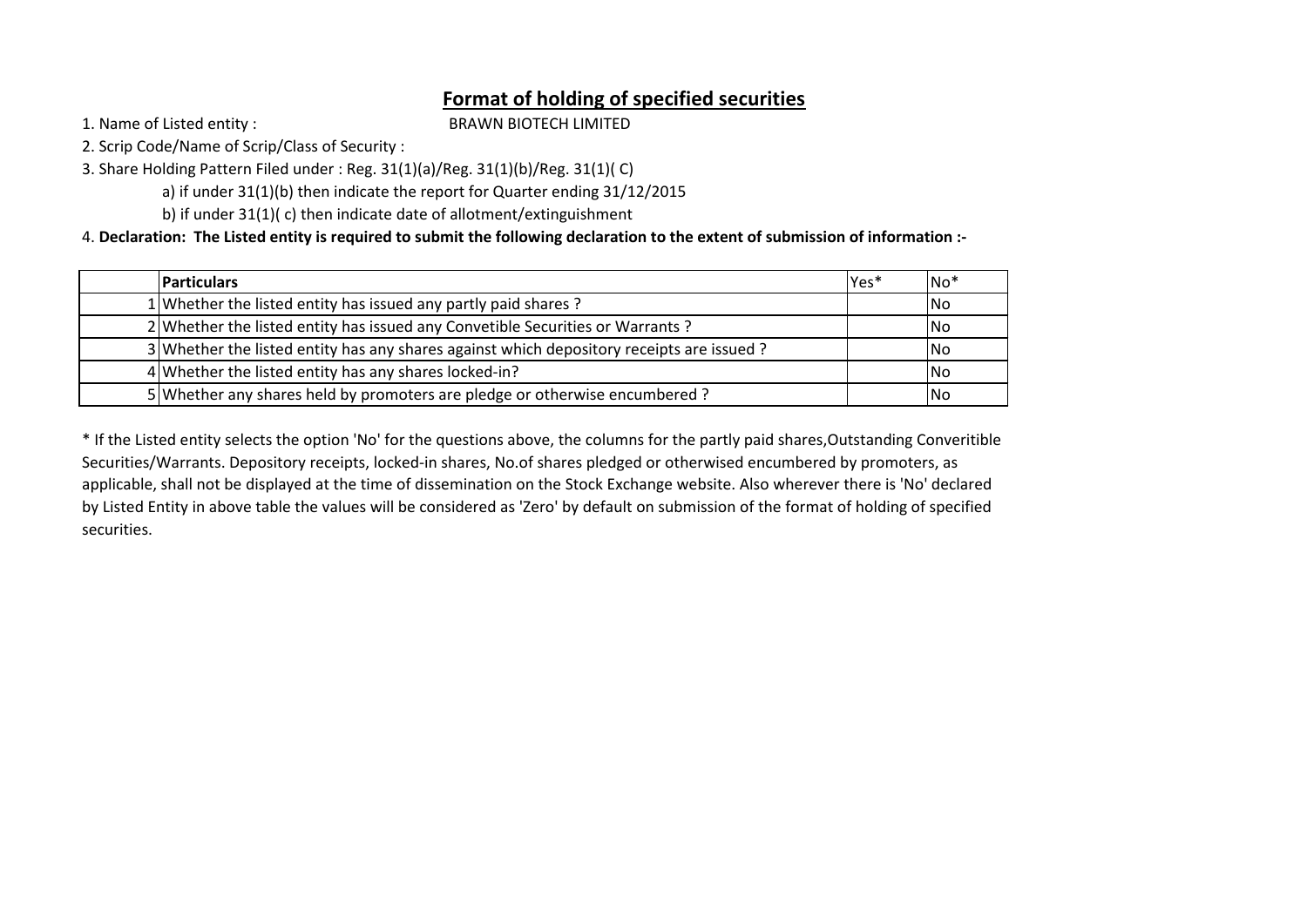|          | <b>BRAWN BIOTECH LIMITED As on 31/12/2015</b>                  |           |                                  |                |                     |                     |                        |             |                            |                                                               |            |                     |                  |                                   |           |                         |           |                         |
|----------|----------------------------------------------------------------|-----------|----------------------------------|----------------|---------------------|---------------------|------------------------|-------------|----------------------------|---------------------------------------------------------------|------------|---------------------|------------------|-----------------------------------|-----------|-------------------------|-----------|-------------------------|
|          | Table - I Summary of Statement holding of specified securities |           |                                  |                |                     |                     |                        |             |                            |                                                               |            |                     |                  |                                   |           |                         |           |                         |
|          |                                                                |           |                                  |                |                     |                     |                        |             |                            |                                                               |            |                     |                  |                                   |           |                         |           |                         |
| Category | Category of shareholder (II)                                   | No.of     | No. of fully paid                | No. of Partly  | <b>No.of Shares</b> | Total nos. shares   | Shareholding as a % of |             |                            | Number of Voting Rights held in each class of securities (IX) |            | <b>No.of Shares</b> | Shareholding     | <b>Number of locked in Shares</b> |           |                         |           |                         |
| (1)      |                                                                | Sharehold | up equity                        | paid up equity | underlying          | held                | total no.of shares     |             |                            |                                                               |            | Underlying          | (XII)<br>as a %  |                                   |           |                         |           |                         |
|          |                                                                | ers       | shares held (iv) shares held (v) |                | Depository          | (VII)=(IV)+(V)+(VI) | (calculated as per     |             |                            |                                                               |            | Outstanding         | assuming full    |                                   |           |                         |           |                         |
|          |                                                                |           |                                  |                | Receipts (vi)       |                     | SCRR,1957) (VIII) As a |             |                            |                                                               |            | convertible         | conversion of    |                                   |           |                         |           |                         |
|          |                                                                |           |                                  |                |                     |                     | % of (A+B+C2)          |             |                            |                                                               |            | securities          | convertible      |                                   |           | <b>Number of Shares</b> |           | <b>Number of Equity</b> |
|          |                                                                |           |                                  |                |                     |                     |                        |             |                            |                                                               |            | (Including)         | securities (as a |                                   |           | pledged or              |           | shares held in          |
|          |                                                                |           |                                  |                |                     |                     |                        |             |                            |                                                               |            | warrants) (X)       | percentage of    |                                   |           | otherwise               |           | dematerialised          |
|          |                                                                |           |                                  |                |                     |                     |                        |             |                            |                                                               |            |                     | diluted share    |                                   |           | encumbered (XIII)       |           | form (XIV)              |
|          |                                                                |           |                                  |                |                     |                     |                        |             | <b>No.of Voting Rights</b> |                                                               | Total as a |                     | capital          | No. (a)                           |           |                         |           |                         |
|          |                                                                |           |                                  |                |                     |                     |                        |             |                            |                                                               | % of       |                     |                  |                                   | As a % of |                         | As a % of |                         |
|          |                                                                |           |                                  |                |                     |                     |                        |             |                            |                                                               | $(A+B+C)$  |                     |                  |                                   | total     |                         | total     |                         |
|          |                                                                |           |                                  |                |                     |                     |                        |             |                            |                                                               |            |                     |                  |                                   | shares    |                         | shares    |                         |
|          |                                                                |           |                                  |                |                     |                     |                        |             |                            |                                                               |            |                     |                  |                                   | held (b)  | No. (a)                 | held (b)  |                         |
|          |                                                                |           |                                  |                |                     |                     |                        | Class eg: X | Class eg:Y                 | Total                                                         |            |                     |                  |                                   |           |                         |           |                         |
| (A)      | Promoter & Promoter Group                                      | 33        | 1490512                          |                |                     | 1490512             | 49.68                  | 1490512     |                            | 1490512                                                       | 49.68      |                     | 49.68            |                                   |           |                         |           | 265212                  |
| (B)      | Public                                                         | 6292      | 1509788                          |                |                     | 1509788             | 50.32                  | 1509788     |                            | 1509788                                                       | 50.32      |                     | 50.32            |                                   |           |                         |           | 902865                  |
| (C.)     | Non Promoter - Non Public                                      |           |                                  |                |                     |                     |                        |             |                            |                                                               |            |                     |                  |                                   |           |                         |           |                         |
| (C1)     | Shares underlying DRs                                          |           |                                  |                |                     |                     |                        |             |                            |                                                               |            |                     |                  |                                   | #DIV/0!   |                         | #DIV/0!   |                         |
|          |                                                                |           |                                  |                |                     |                     |                        |             |                            |                                                               |            |                     |                  |                                   |           |                         |           |                         |
| (C2)     | Shares held by Employee Trusts                                 |           |                                  |                |                     |                     |                        |             |                            |                                                               |            |                     |                  |                                   | #DIV/0!   |                         | #DIV/0!   |                         |
|          | <b>Total</b>                                                   | 6325      | 3000300                          |                | <sub>0</sub>        | 3000300             | 100                    | 3000300     |                            | 3000300                                                       | 100        |                     | 100              |                                   |           |                         |           | 1168077                 |
|          |                                                                |           |                                  |                |                     |                     |                        |             |                            |                                                               |            |                     |                  |                                   |           |                         |           |                         |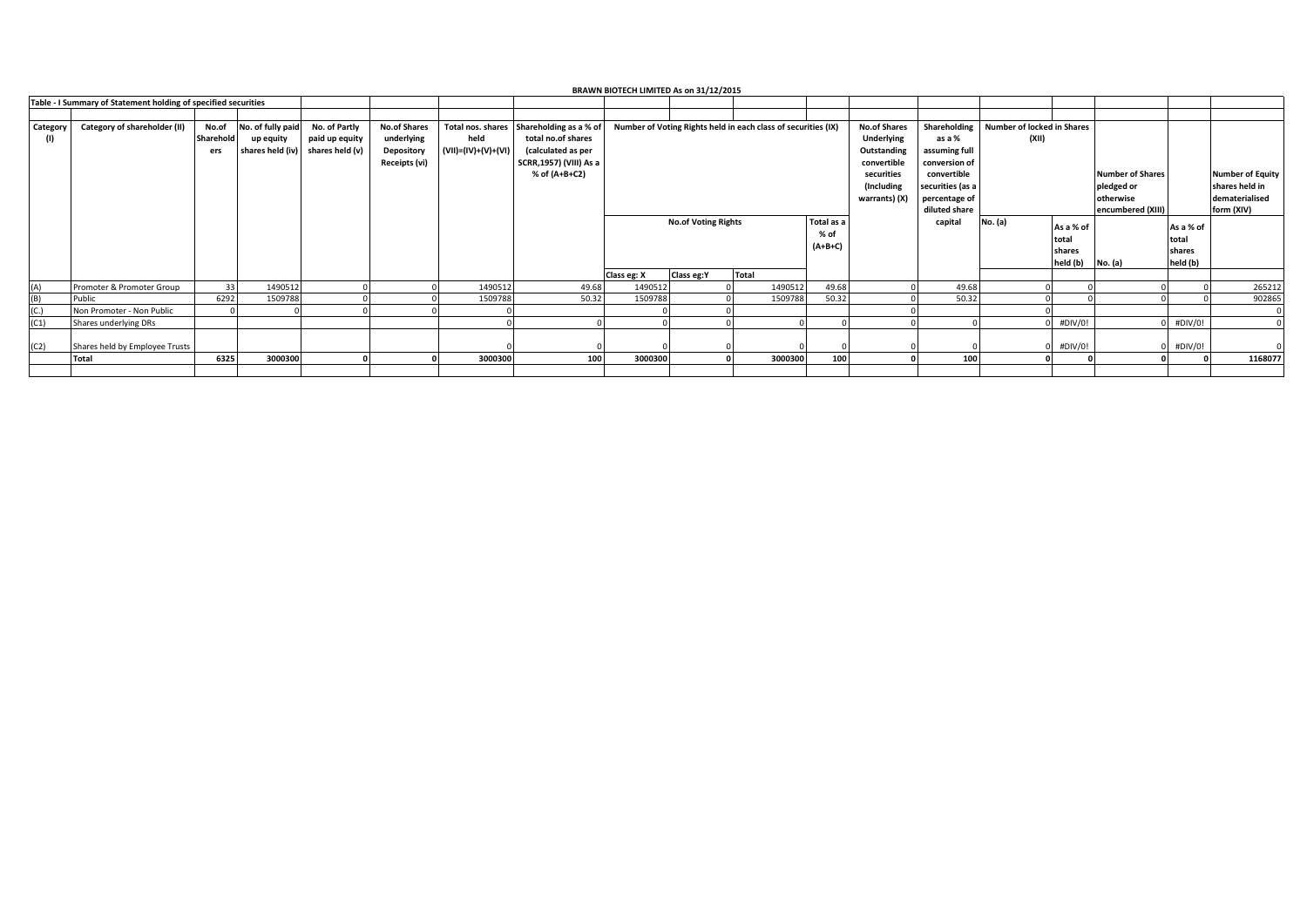|                                                                                    |                 |                                 |           |                                                                                       |                                                                  |                                                            | BRAWN BIOTECH LIMITED As on 31/12/2015                   |                                                                                                     |            |                                                               |       |                                                                                      |                                                                                                        |                                     |                                                  |                                                                         |                                          |                                                                           |  |  |
|------------------------------------------------------------------------------------|-----------------|---------------------------------|-----------|---------------------------------------------------------------------------------------|------------------------------------------------------------------|------------------------------------------------------------|----------------------------------------------------------|-----------------------------------------------------------------------------------------------------|------------|---------------------------------------------------------------|-------|--------------------------------------------------------------------------------------|--------------------------------------------------------------------------------------------------------|-------------------------------------|--------------------------------------------------|-------------------------------------------------------------------------|------------------------------------------|---------------------------------------------------------------------------|--|--|
| Table - II Statement showing shareholding pattern of the Promoter & Promoter Group |                 |                                 |           |                                                                                       |                                                                  |                                                            |                                                          |                                                                                                     |            |                                                               |       |                                                                                      |                                                                                                        |                                     |                                                  |                                                                         |                                          |                                                                           |  |  |
|                                                                                    |                 |                                 |           |                                                                                       |                                                                  |                                                            |                                                          |                                                                                                     |            |                                                               |       |                                                                                      |                                                                                                        |                                     |                                                  |                                                                         |                                          |                                                                           |  |  |
| Category and name of the shareholders (I)                                          | <b>PAN (II)</b> | No.of<br>Shareholde<br>rs (III) | held (iv) | No. of fully paid No. of Partly paid<br>up equity shares up equity shares<br>held (v) | <b>No.of Shares</b><br>underlying<br>Depository<br>Receipts (vi) | Total nos, shares Sharehold<br>held<br>(VII)=(IV)+(V)+(VI) | ing as a %<br>of total<br>no.of<br>shares                |                                                                                                     |            | Number of Voting Rights held in each class of securities (IX) |       | <b>No.of Shares</b><br><b>Underlying</b><br>Outstanding<br>convertible<br>securities | Shareholding as a %<br>assuming full<br>conversion of<br>convertible securities<br>(as a percentage of | Number of locked in Shares<br>(XII) |                                                  | <b>Number of Shares</b><br>pledged or<br>otherwise<br>encumbered (XIII) |                                          | <b>Number of Equity</b><br>shares held in<br>dematerialised<br>form (XIV) |  |  |
|                                                                                    |                 |                                 |           |                                                                                       |                                                                  |                                                            | (calculate<br>d as per<br><b>SCRR,195</b><br>7) (VIII) A | <b>No.of Voting Rights</b><br>Total as a<br><i>(Including</i><br>warrants) (X)<br>% of<br>$(A+B+C)$ |            |                                                               |       |                                                                                      | diluted share capital No. (a)                                                                          |                                     | As a % of<br>total<br>shares<br>held (b) No. (a) |                                                                         | As a % of<br>total<br>shares<br>held (b) |                                                                           |  |  |
|                                                                                    |                 |                                 |           |                                                                                       |                                                                  |                                                            | a % of                                                   | Class eg: X                                                                                         | Class eg:Y | <b>Total</b>                                                  |       |                                                                                      |                                                                                                        |                                     |                                                  |                                                                         |                                          |                                                                           |  |  |
| Indian                                                                             |                 |                                 |           |                                                                                       |                                                                  |                                                            |                                                          |                                                                                                     |            |                                                               |       |                                                                                      |                                                                                                        |                                     |                                                  |                                                                         |                                          |                                                                           |  |  |
| Individuals/Hindu undivided Family                                                 |                 |                                 | 1422412   |                                                                                       |                                                                  | 1422412                                                    | 47.41                                                    | 1422412                                                                                             |            | 1422412                                                       | 47.41 |                                                                                      | 47.41                                                                                                  |                                     |                                                  |                                                                         |                                          | 265212                                                                    |  |  |
| Central Government/State Government(s)                                             |                 |                                 |           |                                                                                       |                                                                  |                                                            |                                                          |                                                                                                     |            |                                                               |       |                                                                                      |                                                                                                        |                                     | #DIV/0!                                          |                                                                         | #DIV/0!                                  |                                                                           |  |  |
| Financial Institutions/Banks                                                       |                 |                                 |           |                                                                                       |                                                                  |                                                            |                                                          |                                                                                                     |            |                                                               |       |                                                                                      |                                                                                                        |                                     | #DIV/0!                                          |                                                                         | #DIV/0!                                  | $\sqrt{2}$                                                                |  |  |
| Any other - Group Companies                                                        |                 |                                 | 68100     |                                                                                       |                                                                  | 68100                                                      | 2.27                                                     | 68100                                                                                               |            | 68100                                                         | 2.27  |                                                                                      | 2.27                                                                                                   |                                     |                                                  |                                                                         |                                          |                                                                           |  |  |
| Sub-Total (A) (1)                                                                  |                 | 33                              | 1490512   |                                                                                       |                                                                  | 1490512                                                    | 49.68                                                    |                                                                                                     |            | 1490512                                                       | 49.68 |                                                                                      | 49.68                                                                                                  |                                     |                                                  |                                                                         |                                          | 265212                                                                    |  |  |
| Foreign                                                                            |                 |                                 |           |                                                                                       |                                                                  |                                                            |                                                          |                                                                                                     |            |                                                               |       |                                                                                      |                                                                                                        |                                     |                                                  |                                                                         |                                          |                                                                           |  |  |
| Individuals/(Non-Resident Individuals/Foreign Individuals)                         |                 |                                 |           |                                                                                       |                                                                  |                                                            |                                                          |                                                                                                     |            |                                                               |       |                                                                                      |                                                                                                        |                                     | #DIV/0!                                          |                                                                         | #DIV/0!                                  |                                                                           |  |  |
| Government                                                                         |                 |                                 |           |                                                                                       |                                                                  |                                                            |                                                          |                                                                                                     |            |                                                               |       |                                                                                      |                                                                                                        |                                     | #DIV/0!                                          |                                                                         | #DIV/0!                                  |                                                                           |  |  |
| Institutions                                                                       |                 |                                 |           |                                                                                       |                                                                  |                                                            |                                                          |                                                                                                     |            |                                                               |       |                                                                                      |                                                                                                        |                                     | #DIV/0!                                          |                                                                         | #DIV/0!                                  |                                                                           |  |  |
| Foreign Portfolio Investor                                                         |                 |                                 |           |                                                                                       |                                                                  |                                                            |                                                          |                                                                                                     |            |                                                               |       |                                                                                      |                                                                                                        |                                     | #DIV/0!                                          |                                                                         | #DIV/0!                                  |                                                                           |  |  |
| Any Other - Body Corporates                                                        |                 |                                 |           |                                                                                       |                                                                  |                                                            |                                                          |                                                                                                     |            |                                                               |       |                                                                                      |                                                                                                        |                                     | #DIV/0!                                          |                                                                         | #DIV/0!                                  |                                                                           |  |  |
| Sub-Total (A) (2)                                                                  |                 |                                 |           |                                                                                       |                                                                  |                                                            |                                                          |                                                                                                     |            |                                                               |       |                                                                                      |                                                                                                        |                                     | #DIV/0!                                          |                                                                         | #DIV/0!                                  |                                                                           |  |  |
| <b>Total Shareholding of Promoter &amp; Promoter Group</b>                         |                 |                                 |           |                                                                                       |                                                                  |                                                            |                                                          |                                                                                                     |            |                                                               |       |                                                                                      |                                                                                                        |                                     |                                                  |                                                                         |                                          |                                                                           |  |  |
| $(A)=(A)(1)+(A)(2)$                                                                |                 |                                 | 1490512   |                                                                                       |                                                                  | 1490512                                                    | 49.68                                                    |                                                                                                     |            | 1490512                                                       | 49.68 |                                                                                      | 49.68                                                                                                  |                                     |                                                  |                                                                         |                                          | 265212                                                                    |  |  |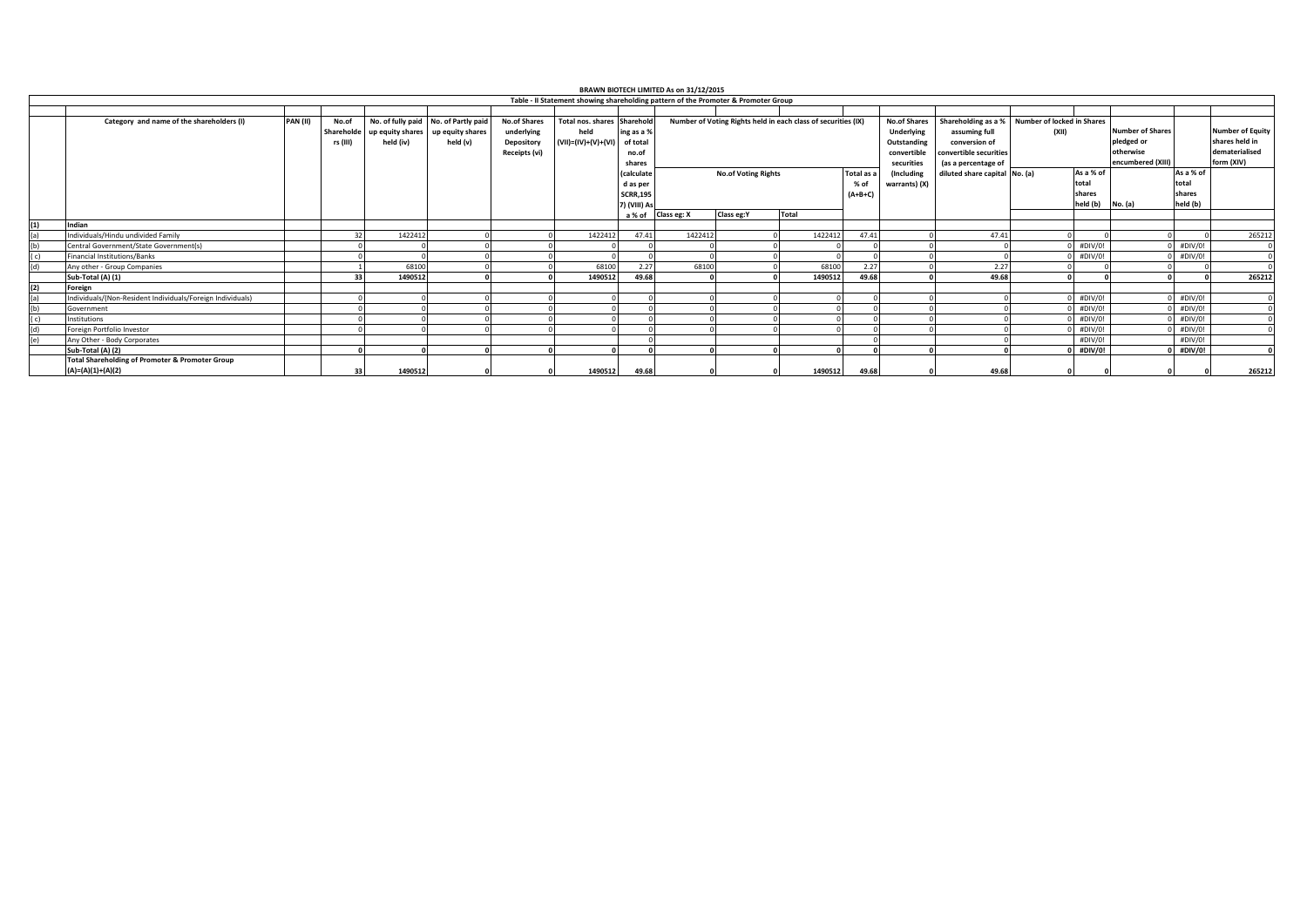|            |                                                                                       |          |                                 | BRAWN BIOTECH LIMITED As on 31/12/2015<br>Table - III Statement showing shareholding pattern of the Public Shareholder |                                                    |                                                                  |                                                         |                                                           |             |                                                                                             |              |                                 |                             |                               |          |                                                                                                        |                                            |                                          |                                                                         |  |                                                                           |
|------------|---------------------------------------------------------------------------------------|----------|---------------------------------|------------------------------------------------------------------------------------------------------------------------|----------------------------------------------------|------------------------------------------------------------------|---------------------------------------------------------|-----------------------------------------------------------|-------------|---------------------------------------------------------------------------------------------|--------------|---------------------------------|-----------------------------|-------------------------------|----------|--------------------------------------------------------------------------------------------------------|--------------------------------------------|------------------------------------------|-------------------------------------------------------------------------|--|---------------------------------------------------------------------------|
|            |                                                                                       |          |                                 |                                                                                                                        |                                                    |                                                                  |                                                         |                                                           |             |                                                                                             |              |                                 |                             |                               |          |                                                                                                        |                                            |                                          |                                                                         |  |                                                                           |
|            |                                                                                       |          |                                 |                                                                                                                        |                                                    |                                                                  |                                                         |                                                           |             |                                                                                             |              |                                 | <b>No.of Shares</b>         |                               |          |                                                                                                        |                                            |                                          |                                                                         |  |                                                                           |
|            | Category and name of the shareholders (I)                                             | PAN (II) | No.of<br>Shareholde<br>rs (III) | No. of fully paid<br>up equity shares<br>held (iv)                                                                     | No. of Partly paid<br>up equity shares<br>held (v) | <b>No.of Shares</b><br>underlying<br>Depository<br>Receipts (vi) | <b>Total nos, shares</b><br>held<br>(VII)=(IV)+(V)+(VI) | Sharehold<br>ing as a %<br>of total<br>no.of<br>shares    |             | Number of Voting Rights held in each class of securities (IX)<br><b>No.of Voting Rights</b> |              |                                 |                             |                               |          | Shareholding as a %<br>assuming full<br>conversion of<br>convertible securities<br>(as a percentage of | <b>Number of locked in Shares</b><br>(X  ) |                                          | <b>Number of Shares</b><br>pledged or<br>otherwise<br>encumbered (XIII) |  | <b>Number of Equity</b><br>shares held in<br>dematerialised<br>form (XIV) |
|            |                                                                                       |          |                                 |                                                                                                                        |                                                    |                                                                  |                                                         | (calculate<br>d as per<br><b>SCRR,195</b><br>7) (VIII) As |             |                                                                                             |              | Total as a<br>% of<br>$(A+B+C)$ | (Including<br>warrants) (X) | diluted share capital No. (a) |          | As a % of<br>total<br>shares<br>held (b) No. (a)                                                       |                                            | As a % of<br>total<br>shares<br>held (b) |                                                                         |  |                                                                           |
|            | <b>Institutions</b>                                                                   |          |                                 |                                                                                                                        |                                                    |                                                                  |                                                         | a % of                                                    | Class eg: X | Class eg:Y                                                                                  | <b>Total</b> |                                 |                             |                               |          |                                                                                                        |                                            |                                          |                                                                         |  |                                                                           |
| (1)<br>(a) | Mutual Funds                                                                          |          |                                 | 17800                                                                                                                  |                                                    |                                                                  | 17800                                                   | 0.59                                                      | 17800       |                                                                                             | 17800        | 0.59                            |                             | 0.59                          |          |                                                                                                        |                                            |                                          |                                                                         |  |                                                                           |
| (b)        | Venture Capital Funds                                                                 |          |                                 |                                                                                                                        |                                                    |                                                                  |                                                         |                                                           |             |                                                                                             |              |                                 |                             |                               |          | #DIV/0!                                                                                                |                                            | #DIV/0!                                  | $\Omega$                                                                |  |                                                                           |
| (c)        | Alternate Investment Funds                                                            |          |                                 |                                                                                                                        |                                                    |                                                                  |                                                         |                                                           |             |                                                                                             |              |                                 |                             |                               |          | #DIV/0                                                                                                 |                                            | #DIV/0!                                  | $\Omega$                                                                |  |                                                                           |
| (d)        | Foreign Venture Capital Investors                                                     |          |                                 |                                                                                                                        |                                                    |                                                                  |                                                         |                                                           |             |                                                                                             |              |                                 |                             |                               |          | #DIV/0!                                                                                                |                                            | #DIV/0!                                  | $\Omega$                                                                |  |                                                                           |
| (e)        | Foreign Portfolio Investors                                                           |          |                                 |                                                                                                                        |                                                    |                                                                  |                                                         |                                                           |             |                                                                                             |              |                                 |                             |                               |          | #DIV/0!                                                                                                |                                            | #DIV/0!                                  | $\Omega$                                                                |  |                                                                           |
| (f)        | inancial Institutions/Banks                                                           |          |                                 |                                                                                                                        |                                                    |                                                                  |                                                         |                                                           |             |                                                                                             |              |                                 |                             |                               |          | #DIV/0!                                                                                                |                                            | #DIV/0!                                  | $\Omega$                                                                |  |                                                                           |
| (g)        | nsurance Companies                                                                    |          |                                 |                                                                                                                        |                                                    |                                                                  |                                                         |                                                           |             |                                                                                             |              |                                 |                             |                               |          | #DIV/0!                                                                                                |                                            | #DIV/0!                                  | $\Omega$                                                                |  |                                                                           |
| (h)        | Provident Funds/Pension Funds                                                         |          |                                 |                                                                                                                        |                                                    |                                                                  |                                                         |                                                           |             |                                                                                             |              |                                 |                             |                               |          | #DIV/0!                                                                                                |                                            | #DIV/0!                                  | $\Omega$                                                                |  |                                                                           |
| (i)        | Anv other                                                                             |          | $\Omega$                        | $\Omega$                                                                                                               | $\Omega$                                           | $\Omega$                                                         |                                                         |                                                           |             |                                                                                             | $\sqrt{2}$   |                                 | $\Omega$                    |                               | $\Omega$ |                                                                                                        |                                            |                                          | $\Omega$                                                                |  |                                                                           |
|            | <b>Foreign Financial Institutions</b>                                                 |          |                                 |                                                                                                                        |                                                    |                                                                  |                                                         |                                                           |             |                                                                                             |              |                                 |                             |                               |          | #DIV/0!                                                                                                |                                            | #DIV/0!                                  | $\Omega$                                                                |  |                                                                           |
|            | Sub-Total (B)(1)                                                                      |          |                                 | 17800                                                                                                                  |                                                    |                                                                  | 17800                                                   | 0.59                                                      | 17800       |                                                                                             | 17800        | 0.59                            |                             | 0.59                          |          |                                                                                                        |                                            |                                          | $\Omega$                                                                |  |                                                                           |
| (2)        | Central Government/State Government(s)/ President of India                            |          |                                 |                                                                                                                        |                                                    |                                                                  |                                                         |                                                           |             |                                                                                             |              |                                 |                             |                               |          | #DIV/0!                                                                                                |                                            | #DIV/0!                                  |                                                                         |  |                                                                           |
|            | Sub-Total (B)(2)                                                                      |          | $\sqrt{2}$                      | $\mathbf{r}$                                                                                                           |                                                    |                                                                  |                                                         |                                                           |             |                                                                                             |              |                                 |                             |                               |          | 0 #DIV/0!                                                                                              |                                            | #DIV/0!                                  | $\Omega$                                                                |  |                                                                           |
| (3)        | <b>Non-Institutions</b>                                                               |          |                                 |                                                                                                                        |                                                    |                                                                  |                                                         |                                                           |             |                                                                                             |              |                                 |                             |                               |          |                                                                                                        |                                            |                                          |                                                                         |  |                                                                           |
| (a)        | Individuals                                                                           |          |                                 |                                                                                                                        |                                                    |                                                                  |                                                         |                                                           |             |                                                                                             |              |                                 |                             |                               |          |                                                                                                        |                                            |                                          |                                                                         |  |                                                                           |
|            | . Individual shareholders holding nominal share capital up to Rs. 2<br>lakhs.         |          | 6160                            | 1196188                                                                                                                |                                                    |                                                                  | 1196188                                                 | 39.87                                                     | 1196188     |                                                                                             | 1196188      | 39.87                           |                             | 39.87                         |          |                                                                                                        |                                            |                                          | 732765                                                                  |  |                                                                           |
|            | i. Individual shareholders holding nominal share capital in excess of<br>Rs. 2 lakhs. |          |                                 | 106893                                                                                                                 |                                                    |                                                                  | 106893                                                  | 3.56                                                      | 106893      |                                                                                             | 106893       | 3.56                            |                             | 3.56                          |          |                                                                                                        |                                            |                                          | 37093                                                                   |  |                                                                           |
| (b)        | NBFCs registered with RBI                                                             |          |                                 |                                                                                                                        |                                                    |                                                                  |                                                         |                                                           |             |                                                                                             |              |                                 |                             |                               |          | #DIV/0!                                                                                                |                                            | #DIV/0!                                  | $\Omega$                                                                |  |                                                                           |
| (c)        | Employee Trusts                                                                       |          |                                 |                                                                                                                        |                                                    |                                                                  |                                                         |                                                           |             |                                                                                             |              |                                 |                             |                               |          | #DIV/0!                                                                                                |                                            | #DIV/0!                                  | $\overline{0}$                                                          |  |                                                                           |
| (d)        | Overseas Depositories (holding DRs) (balancing Figures)                               |          |                                 |                                                                                                                        |                                                    |                                                                  |                                                         |                                                           |             |                                                                                             |              |                                 |                             |                               |          | #DIV/0!                                                                                                |                                            | #DIV/0!                                  | $\Omega$                                                                |  |                                                                           |
| (e)        | Any other                                                                             |          |                                 |                                                                                                                        |                                                    |                                                                  |                                                         |                                                           |             |                                                                                             |              |                                 |                             |                               |          |                                                                                                        |                                            |                                          | $\Omega$                                                                |  |                                                                           |
|            | Body Corporates                                                                       |          | 58                              | 66151                                                                                                                  |                                                    |                                                                  | 66151                                                   | 2.2                                                       | 66151       |                                                                                             | 66151        | 2.2                             |                             | 2.2                           |          |                                                                                                        |                                            |                                          | 62451                                                                   |  |                                                                           |
|            | <b>Clearing Members</b>                                                               |          | 18                              | 38594                                                                                                                  |                                                    |                                                                  | 38594                                                   | 1.29                                                      | 38594       |                                                                                             | 38594        | 1.29                            |                             | 1.29                          |          |                                                                                                        |                                            |                                          | 38594                                                                   |  |                                                                           |
|            | Non Residents                                                                         |          | 49                              | 84162                                                                                                                  |                                                    |                                                                  | 84162                                                   | 2.81                                                      | 84162       |                                                                                             | 84162        | 2.81                            |                             | 2.81                          |          |                                                                                                        |                                            |                                          | 31962                                                                   |  |                                                                           |
|            | rusts                                                                                 |          |                                 |                                                                                                                        |                                                    |                                                                  |                                                         | $\Omega$                                                  |             |                                                                                             |              |                                 |                             |                               |          | #DIV/0!                                                                                                |                                            | #DIV/0!                                  | $\Omega$                                                                |  |                                                                           |
|            | Foreign Company                                                                       |          |                                 |                                                                                                                        |                                                    |                                                                  |                                                         |                                                           |             |                                                                                             |              |                                 |                             |                               |          | #DIV/0!                                                                                                |                                            | #DIV/0!                                  | $\Omega$                                                                |  |                                                                           |
|            | Sub-Total (B)(3)                                                                      |          | 6287                            | 1491988                                                                                                                |                                                    |                                                                  | 1491988                                                 | 49.73                                                     | 1491988     |                                                                                             | 1491988      | 49.73                           |                             | 49.73                         |          |                                                                                                        |                                            |                                          | 902865                                                                  |  |                                                                           |
|            | Total Public Shareholding (B)=(B)(1)+(B)(2)+(B)(3)                                    |          | 6292                            | 1509788                                                                                                                |                                                    |                                                                  | 1509788                                                 | 50.32                                                     | 1509788     |                                                                                             | 1509788      | 50.32                           |                             | 50.32                         |          |                                                                                                        |                                            |                                          | 902865                                                                  |  |                                                                           |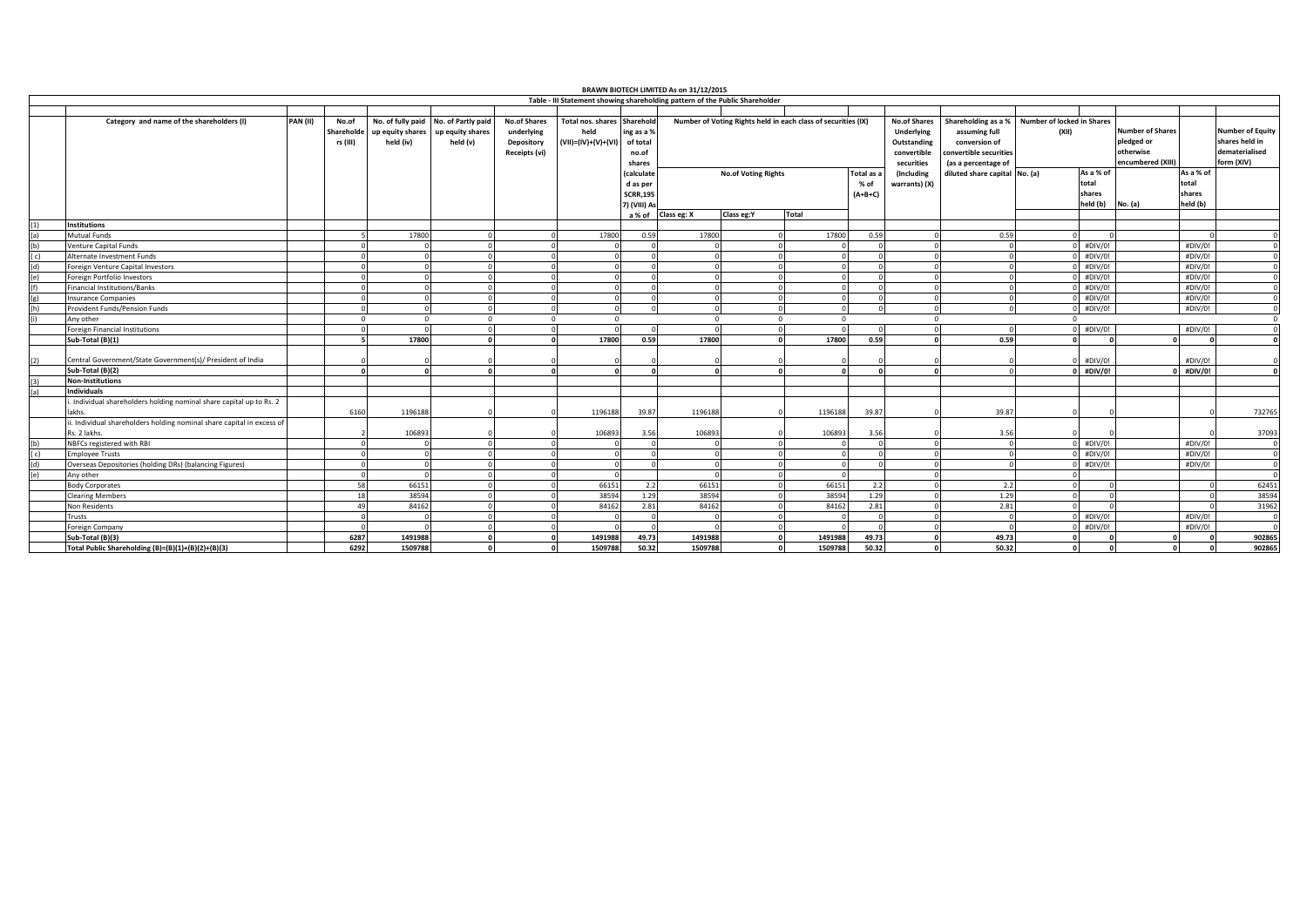| Table - IV Statement showing shareholding pattern of the Non- Promoter - Non Public Shareholder |                                                |  |                      |           |          |                  |             |                                                                       |                            |                    |      |           |                       |                       |         |                               |               |           |               |
|-------------------------------------------------------------------------------------------------|------------------------------------------------|--|----------------------|-----------|----------|------------------|-------------|-----------------------------------------------------------------------|----------------------------|--------------------|------|-----------|-----------------------|-----------------------|---------|-------------------------------|---------------|-----------|---------------|
|                                                                                                 |                                                |  |                      |           |          |                  |             |                                                                       |                            |                    |      |           |                       |                       |         |                               |               |           |               |
|                                                                                                 | Category and name of the shareholders PAN (II) |  | No.of                | No. of    | No. of   | No.of            |             | Total nos.   Shareholdin   Number of Voting Rights held in each class |                            |                    |      |           | No.of                 |                       |         | Sharehold Number of locked in |               |           |               |
|                                                                                                 | (1)                                            |  | Sharehold fully paid |           | Partly   | <b>Shares</b>    | shares      | g as a % of                                                           |                            | of securities (IX) |      |           | <b>Shares</b>         | ing as a %            |         | Shares (XII)                  |               |           |               |
|                                                                                                 |                                                |  | ers (III)            | up equity | paid up  | underlyin        | held        | total no.of                                                           |                            |                    |      |           |                       | Underlyin assuming    |         |                               | <b>Number</b> |           | <b>Number</b> |
|                                                                                                 |                                                |  |                      | shares    | equity   | g                | (VII)=(IV)+ | shares                                                                |                            |                    |      |           |                       | full                  |         |                               | of Shares     |           | of Equity     |
|                                                                                                 |                                                |  |                      | held (iv) | shares   | <b>Depositor</b> | (V)+(VI)    | (calculated                                                           |                            |                    |      |           |                       | Outstandi conversio   |         |                               | pledged       |           | shares        |
|                                                                                                 |                                                |  |                      |           | held (v) | y Receipts       |             | as per                                                                |                            |                    |      |           | ng                    | n of                  |         |                               | or            |           | held in       |
|                                                                                                 |                                                |  |                      |           |          | (vi)             |             | <b>SCRR,1957)</b>                                                     |                            |                    |      |           |                       | convertibl convertibl |         |                               | otherwise     |           | demateria     |
|                                                                                                 |                                                |  |                      |           |          |                  |             | (VIII) As a %                                                         |                            |                    |      |           |                       |                       |         |                               | encumber      |           | lised form    |
|                                                                                                 |                                                |  |                      |           |          |                  |             | of (A+B+C2)                                                           |                            |                    |      |           |                       | securities securities |         |                               | ed (XIII)     |           | (XIV)         |
|                                                                                                 |                                                |  |                      |           |          |                  |             |                                                                       | <b>No.of Voting Rights</b> |                    |      |           | Total as a (Including | (as a                 | No. (a) | As a % of                     |               | As a % of |               |
|                                                                                                 |                                                |  |                      |           |          |                  |             |                                                                       |                            |                    | % of |           | warrants) percentag   |                       | total   |                               | total         |           |               |
|                                                                                                 |                                                |  |                      |           |          |                  |             |                                                                       |                            |                    |      | $(A+B+C)$ | (X)                   | e of                  |         | shares                        |               | shares    |               |
|                                                                                                 |                                                |  |                      |           |          |                  |             |                                                                       |                            |                    |      |           |                       | diluted               |         | held (b)                      | No. (a)       | held (b)  |               |
|                                                                                                 |                                                |  |                      |           |          |                  |             |                                                                       | Class eg:                  | Class eg:Y Total   |      |           |                       | share                 |         |                               |               |           |               |
|                                                                                                 |                                                |  |                      |           |          |                  |             |                                                                       |                            |                    |      |           |                       | capital               |         |                               |               |           |               |
| (1)                                                                                             | Custodian/DR holder                            |  |                      |           |          |                  |             |                                                                       |                            |                    |      |           |                       |                       |         |                               |               |           |               |
| (a)                                                                                             | Name of Dr Holder (if available)               |  |                      |           |          |                  |             |                                                                       |                            |                    |      |           |                       |                       |         |                               |               |           |               |
| (i)                                                                                             | abc                                            |  |                      |           |          |                  |             |                                                                       |                            |                    |      |           |                       |                       |         |                               |               |           |               |
| (i)                                                                                             | efg                                            |  |                      |           |          |                  |             |                                                                       |                            |                    |      |           |                       |                       |         |                               |               |           |               |
| (2)                                                                                             | Employee Benefit Trust (under SEBI             |  |                      |           |          |                  |             |                                                                       |                            |                    |      |           |                       |                       |         |                               |               |           |               |
|                                                                                                 | (share based Employee Benefit)                 |  |                      |           |          |                  |             |                                                                       |                            |                    |      |           |                       |                       |         |                               |               |           |               |
|                                                                                                 | Regulations, 2014)                             |  |                      |           |          |                  |             |                                                                       |                            |                    |      |           |                       |                       |         |                               |               |           |               |
|                                                                                                 | Total Non-Promoter-Non Public Shareholding     |  |                      |           |          |                  |             |                                                                       |                            |                    |      |           |                       |                       |         |                               |               |           |               |
|                                                                                                 | $C = c(1) + c(2)$                              |  |                      |           |          |                  |             |                                                                       |                            |                    |      |           |                       |                       |         |                               |               |           |               |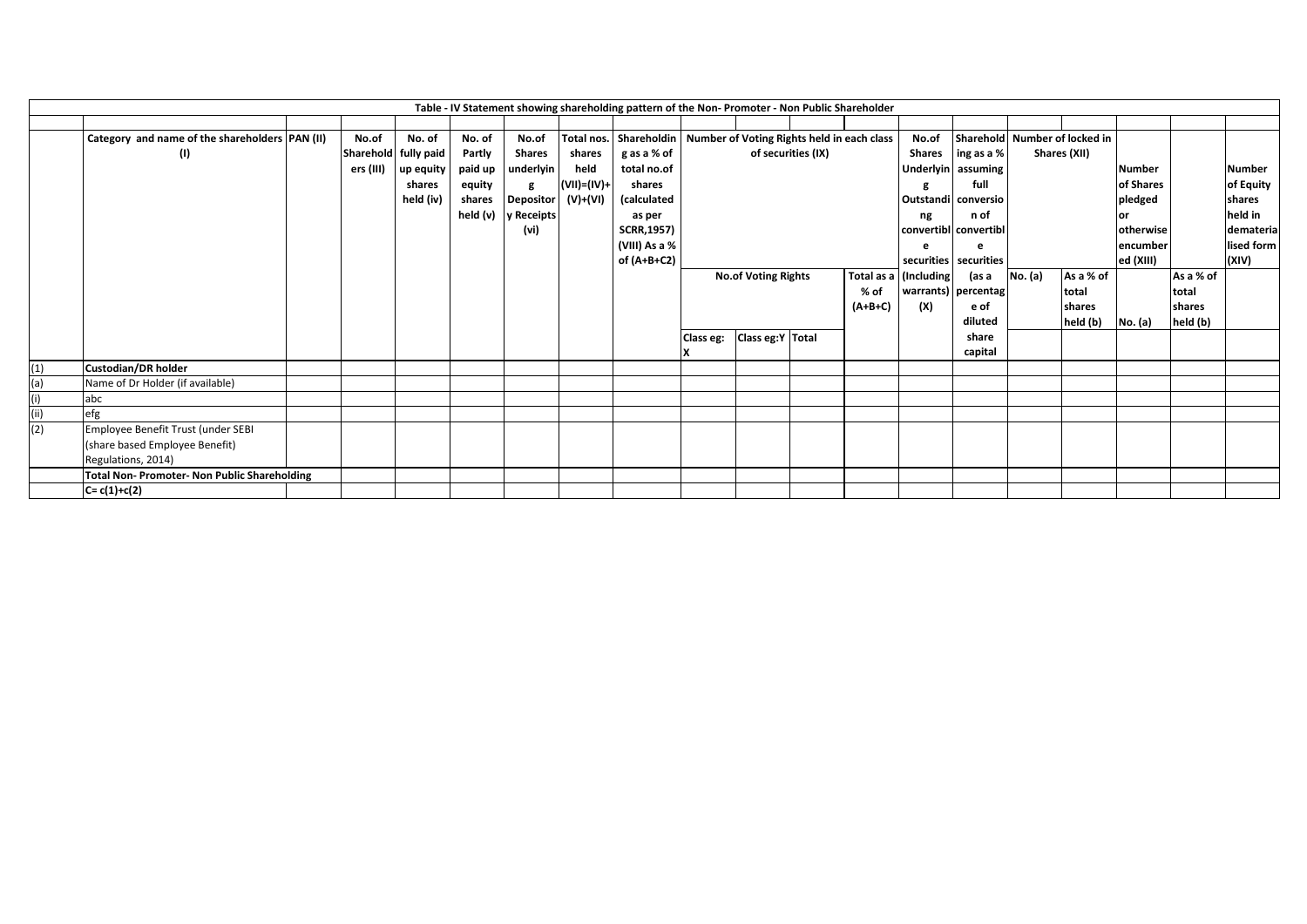| Annexure to Table - II Statement showing shareholding pattern of the Promoter & Promoter Group |                                      |                          |          |                |                      |                  |                |                 |                |                                      |                |              |                          |                           |                      |                      |                       |                      |                         |
|------------------------------------------------------------------------------------------------|--------------------------------------|--------------------------|----------|----------------|----------------------|------------------|----------------|-----------------|----------------|--------------------------------------|----------------|--------------|--------------------------|---------------------------|----------------------|----------------------|-----------------------|----------------------|-------------------------|
|                                                                                                |                                      |                          |          |                |                      |                  |                |                 |                |                                      |                |              |                          |                           |                      |                      |                       |                      |                         |
| Sno                                                                                            | Category and name of the             | PAN(II)                  | No.of    | No. of         | No. of               | No.of            | Total nos.     | Sharehold       |                | Number of Voting Rights held in each |                |              |                          | No.of Shares Shareholding |                      | Number of            |                       |                      |                         |
|                                                                                                | shareholders (I)                     |                          | Share    | fully paid     | Partly               | <b>Shares</b>    | shares held    | ing as a %      |                | class of securities (IX)             |                |              | Underlying               | as a %                    |                      | locked in Shares     |                       |                      |                         |
|                                                                                                |                                      |                          | holde    | up equity      | paid up              | underlyin        | (VII)=(IV)+(V  | of total        |                |                                      |                |              | <b>Outstanding</b>       | assuming full             | (XII)                |                      | Number of             |                      |                         |
|                                                                                                |                                      |                          | rs (III) | shares         | equity               | g                | )+(VI)         | no.of           |                |                                      |                |              | convertible              | conversion of             |                      |                      | <b>Shares pledged</b> |                      | <b>Number of Equity</b> |
|                                                                                                |                                      |                          |          | held (iv)      | shares               | <b>Depositor</b> |                | shares          |                |                                      |                |              | securities               | convertible               |                      |                      | or otherwise          |                      | shares held in          |
|                                                                                                |                                      |                          |          |                | held (v)             | <b>y</b>         |                | (calculate      |                |                                      |                |              | (Including               | securities (as            |                      |                      | encumbered            |                      | dematerialised form     |
|                                                                                                |                                      |                          |          |                |                      | Receipts         |                | d as per        |                |                                      |                |              | warrants)                | a percentage              |                      |                      | (XIII)                |                      | (XIV)                   |
|                                                                                                |                                      |                          |          |                |                      | (vi)             |                | <b>SCRR,195</b> |                | <b>No.of Voting Rights</b>           |                | Total        | (X)                      | of diluted                | No. (a)              |                      |                       |                      |                         |
|                                                                                                |                                      |                          |          |                |                      |                  |                | 7) (VIII) As    |                |                                      |                | as a %       |                          | share capital             |                      | As a % of            |                       | As a %               |                         |
|                                                                                                |                                      |                          |          |                |                      |                  |                | a % of          |                |                                      |                | of           |                          |                           |                      | total                |                       | of total             |                         |
|                                                                                                |                                      |                          |          |                |                      |                  |                | $(A+B+C2)$      |                |                                      | (A+B+C         |              |                          |                           |                      | shares               |                       | shares               |                         |
|                                                                                                |                                      |                          |          |                |                      |                  |                |                 |                |                                      |                |              |                          |                           | held (b)             | No. (a)              | held (b)              |                      |                         |
|                                                                                                |                                      |                          |          |                |                      |                  |                |                 |                | Class eg: X Class eg: Y Total        |                |              |                          |                           |                      |                      |                       |                      |                         |
|                                                                                                |                                      |                          |          |                |                      |                  |                |                 |                |                                      |                |              |                          |                           |                      |                      |                       |                      |                         |
|                                                                                                |                                      |                          |          |                |                      |                  |                |                 |                |                                      |                |              |                          |                           |                      |                      |                       |                      |                         |
|                                                                                                | 1 BRIJ RAJ GUPTA                     | AESPG6887R               |          | 378650         | $\Omega$             | $\Omega$         | 378650         | 12.62           | 378650         |                                      | 378650         | 12.62        | $\mathbf{0}$             | 12.62                     | $\Omega$             | $\mathbf{0}$         | $\Omega$              | $\Omega$             | 101500                  |
|                                                                                                | 2 SHASHI BALA GUPTA                  | AERPG1033Q               |          | 248253         | $\Omega$             |                  | 248253         | 8.27            | 248253         |                                      | 248253         | 8.27         | $\Omega$                 | 8.27                      | $\Omega$             | $\Omega$             | $\Omega$              | $\Omega$             | 38653                   |
|                                                                                                | <b>ADARSH KUMAR GUPTA</b>            | AFSPG7840M               |          | 187650         | $\Omega$             |                  | 187650         | 6.25            | 187650         |                                      | 187650         | 6.25         | $\Omega$                 | 6.25                      |                      | $\Omega$             | $\Omega$              | $\Omega$             | $\Omega$                |
|                                                                                                | <b>4 NITIN GUPTA</b>                 | AERPG6974N               |          | 152209         | $\Omega$             |                  | 152209         | 5.07            | 152209         |                                      | 152209         | 5.07         | $\mathbf{0}$             | 5.07                      | $\Omega$             | $\mathbf{0}$         | $\mathbf 0$           | $\Omega$             | 120309                  |
|                                                                                                | 5 SHRI RAM GUPTA                     | SHR0000118               |          | 99400          | $\Omega$             | $\Omega$         | 99400          | 3.31            | 99400          |                                      | 99400          | 3.31         | $\mathbf{0}$             | 3.31                      | $\Omega$             | $\Omega$             | $\Omega$              | $\Omega$             | $\mathbf 0$             |
|                                                                                                | <b>6 BRIJ BALA GUPTA</b>             | AESPG3709E               |          | 89600          | $\Omega$             | $\Omega$         | 89600          | 2.99            | 89600          |                                      | 89600          | 2.99         | $\mathbf{0}$             | 2.99                      | $\Omega$             | $\mathbf{0}$         | $\mathbf 0$           | $\mathbf{0}$         | $\mathbf 0$             |
|                                                                                                | 7 A B PHARMA P LTD                   | A B0000117               |          | 68100          | $\Omega$             | $\Omega$         | 68100          | 2.27            | 68100          | $\Omega$                             | 68100          | 2.27         | $\mathbf{0}$             | 2.27                      | $\Omega$             | $\mathbf 0$          | $\Omega$              | $\mathbf{0}$         | $\mathbf 0$             |
|                                                                                                | 8 ATUL GUPTA                         | ATU0000110               |          | 61500          | $\Omega$             | $\Omega$         | 61500          | 2.05            | 61500          |                                      | 61500          | 2.05         | $\mathbf{0}$             | 2.05                      | $\Omega$             | $\Omega$             | $\Omega$              | $\Omega$             | $\mathbf 0$             |
|                                                                                                | 9 KAVITA GUPTA                       | KAV0000113               |          | 44900          | $\Omega$             | $\mathbf 0$      | 44900          | 1.5             | 44900          | $\Omega$                             | 44900          | 1.5          | $\mathbf{0}$             | 1.5                       | $\Omega$             | $\mathbf{0}$         | $\mathbf 0$           | $\mathbf{0}$         | $\mathbf 0$             |
|                                                                                                | 10 BHAWNA GUPTA                      | BHA0000109               |          | 27700          | $\Omega$             | $\Omega$         | 27700          | 0.92            | 27700          |                                      | 27700          | 0.92         | $\mathbf{0}$             | 0.92                      | $\Omega$             | $\mathbf{0}$         | $\mathbf 0$           | $\mathbf{0}$         | $\mathbf 0$             |
|                                                                                                | 11 MAMTA GUPTA                       | MAM0000108               |          | 24000          | $\Omega$             |                  | 24000          | 0.8             | 24000          |                                      | 24000          | 0.8          | $\mathbf{0}$             | 0.8                       | $\Omega$             | $\Omega$             | $\Omega$              | $\Omega$             | $\mathbf 0$             |
| 12                                                                                             | CHANDRA PRAKASH<br>13 MADHU BANSAL   | AAAPP3226H               |          | 22950          | $\Omega$<br>$\Omega$ |                  | 22950          | 0.76<br>0.71    | 22950<br>21300 |                                      | 22950          | 0.76<br>0.71 | $\Omega$<br>$\mathbf{0}$ | 0.76                      | $\Omega$<br>$\Omega$ | $\Omega$<br>$\Omega$ | $\Omega$<br>$\Omega$  | $\Omega$<br>$\Omega$ | $\mathbf 0$             |
| 14                                                                                             | KUSH GUPTA                           | AAAPB2898K<br>AEDPG5104Q |          | 21300<br>13050 | $\Omega$             | $\Omega$         | 21300<br>13050 | 0.43            | 13050          |                                      | 21300<br>13050 | 0.43         | $\mathbf{0}$             | 0.71<br>0.43              | $\Omega$             | $\mathbf 0$          | $\mathbf 0$           | $\mathbf{0}$         | 0<br>$\mathbf 0$        |
| 15                                                                                             | <b>LOVE GUPTA</b>                    | AEDPG5100L               |          | 10800          | $\Omega$             | $\Omega$         | 10800          | 0.36            | 10800          |                                      | 10800          | 0.36         | $\mathbf 0$              | 0.36                      | $\Omega$             | $\mathbf 0$          | $\overline{0}$        | $\mathbf{0}$         | $\mathbf 0$             |
| <b>16</b>                                                                                      | Bhawna Goyal                         | AGSPG7818A               |          | 4750           | $\overline{0}$       | $\mathbf 0$      | 4750           | 0.16            | 4750           | $\Omega$                             | 4750           | 0.16         | $\mathbf{0}$             | 0.16                      | $\Omega$             | $\mathbf 0$          | $\mathbf 0$           | $\mathbf{0}$         | 4750                    |
| 17                                                                                             | MAHESH KUMAR NANCHAL                 | ABAPN3266C               |          | 3100           | $\Omega$             | $\Omega$         | 3100           | 0.1             | 3100           | $\Omega$                             | 3100           | 0.1          | $\mathbf{0}$             | 0.1                       | $\Omega$             | $\Omega$             | $\Omega$              | $\Omega$             | 0                       |
| <b>18</b>                                                                                      | <b>NUPUR VIBHUTI</b>                 | NUP0000044               |          | 2500           | $\Omega$             | $\Omega$         | 2500           | 0.08            | 2500           | <sup>0</sup>                         | 2500           | 0.08         | $\mathbf{0}$             | 0.08                      | $\Omega$             | $\mathbf{0}$         | $\mathbf 0$           | $\mathbf{0}$         | $\mathbf 0$             |
|                                                                                                | 19 SURABHI VIBHUTI                   | SUR0000042               |          | 2500           | $\Omega$             | $\Omega$         | 2500           | 0.08            | 2500           | n                                    | 2500           | 0.08         | $\mathbf{0}$             | 0.08                      | $\Omega$             | $\mathbf{0}$         | $\mathbf 0$           | $\mathbf{0}$         | $\mathbf 0$             |
| 20                                                                                             | MANEET KAUR CHHATWAL                 | MAN0000105               |          | 2000           | $\Omega$             |                  | 2000           | 0.07            | 2000           |                                      | 2000           | 0.07         | $\mathbf{0}$             | 0.07                      | $\Omega$             | $\Omega$             | $\Omega$              | $\Omega$             | $\mathbf 0$             |
| 21                                                                                             | MOHINDER SINGH SHAH                  | MOH0000090               |          | 2000           | $\Omega$             |                  | 2000           | 0.07            | 2000           |                                      | 2000           | 0.07         | $\Omega$                 | 0.07                      | $\Omega$             | $\Omega$             | $\Omega$              | $\Omega$             | $\mathbf 0$             |
| 22                                                                                             | HUMAIRA FAROOQ                       | HUM0000086               |          | 2000           | $\Omega$             |                  | 2000           | 0.07            | 2000           |                                      | 2000           | 0.07         | $\mathbf{0}$             | 0.07                      | $\Omega$             | $\Omega$             | $\Omega$              | $\Omega$             | $\mathbf 0$             |
| 23                                                                                             | KALHAN BAZAZ                         | KAL0000085               |          | 2000           | $\Omega$             | $\Omega$         | 2000           | 0.07            | 2000           | $\Omega$                             | 2000           | 0.07         | $\mathbf{0}$             | 0.07                      | $\Omega$             | $\mathbf 0$          | $\mathbf 0$           | $\mathbf{0}$         | $\mathbf 0$             |
| 24                                                                                             | <b>MOHAN C BAZAR</b>                 | MOH0000084               |          | 2000           | $\mathbf 0$          | $\Omega$         | 2000           | 0.07            | 2000           | $\Omega$                             | 2000           | 0.07         | $\mathbf 0$              | 0.07                      | $\Omega$             | $\mathbf 0$          | $\mathbf 0$           | $\mathbf{0}$         | $\mathbf 0$             |
| 25                                                                                             | SHANTA BAZAZ                         | SHA0000083               |          | 2000           | $\Omega$             | $\Omega$         | 2000           | 0.07            | 2000           | $\Omega$                             | 2000           | 0.07         | $\mathbf{0}$             | 0.07                      | $\Omega$             | $\mathbf 0$          | $\Omega$              | $\mathbf{0}$         | $\mathbf 0$             |
| 26                                                                                             | TILAK RAJ NIJHARA                    | TIL0000082               |          | 2000           | $\Omega$             | $\Omega$         | 2000           | 0.07            | 2000           |                                      | 2000           | 0.07         | $\mathbf{0}$             | 0.07                      | $\Omega$             | $\Omega$             | $\Omega$              | $\Omega$             | $\mathbf 0$             |
| 27                                                                                             | PRADIP PRASAD                        | PRA0000075               |          | 2000           | $\mathbf 0$          | $\mathbf 0$      | 2000           | 0.07            | 2000           | $\Omega$                             | 2000           | 0.07         | $\mathbf{0}$             | 0.07                      | $\mathbf 0$          | $\mathbf 0$          | $\overline{0}$        | $\mathbf{0}$         | $\mathbf 0$             |
| 28                                                                                             | BISHAN DASS DOGRA                    | BIS0000073               |          | 2000           | $\Omega$             | $\Omega$         | 2000           | 0.07            | 2000           |                                      | 2000           | 0.07         | $\mathbf 0$              | 0.07                      | $\Omega$             | $\mathbf{0}$         | $\mathbf 0$           | $\mathbf{0}$         | $\mathbf 0$             |
| 29                                                                                             | <b>VIRENDER MOHAN</b>                | VIR0000059               |          | 2000           | $\Omega$             |                  | 2000           | 0.07            | 2000           |                                      | 2000           | 0.07         | $\mathbf{0}$             | 0.07                      | $\Omega$             | $\mathbf{0}$         | $\mathbf 0$           | $\mathbf{0}$         | $\mathbf 0$             |
| 30                                                                                             | ASHA AGGARWAL                        | ASH0000046               |          | 2000           | $\Omega$             |                  | 2000           | 0.07            | 2000           |                                      | 2000           | 0.07         | $\mathbf{0}$             | 0.07                      | $\Omega$             | $\Omega$             | $\Omega$              | $\Omega$             | $\mathbf 0$             |
| 31                                                                                             | ASHOK KUMAR AGGARWAL                 | ASH0000045               |          | 2000           | $\Omega$             |                  | 2000           | 0.07            | 2000           |                                      | 2000           | 0.07         | $\mathbf{0}$             | 0.07                      | $\Omega$             | $\Omega$             | $\Omega$              | $\Omega$             | $\mathbf 0$             |
| 32                                                                                             | RAMESHWARI DEVI                      | AJYPR6127Q               |          | 2000           | $\Omega$             | $\Omega$         | 2000           | 0.07            | 2000           | $\Omega$                             | 2000           | 0.07         | $\mathbf{0}$             | 0.07                      | $\Omega$             | $\mathbf{0}$         | $\mathbf 0$           | $\mathbf{0}$         | $\mathbf 0$             |
| 33                                                                                             | <b>BASANT KUMAR GOSWAMI</b>          | BAS0000104               |          | 1600           | $\Omega$             | $\Omega$         | 1600           | 0.05            | 1600           |                                      | 1600           | 0.05         | $\mathbf 0$              | 0.05                      | $\Omega$             | $\mathbf 0$          | $\mathbf 0$           | $\mathbf{0}$         | 0                       |
|                                                                                                | <b>Total Promoter &amp; Promoter</b> |                          |          |                |                      |                  |                |                 |                |                                      |                |              |                          |                           |                      |                      |                       |                      |                         |
|                                                                                                | Group                                |                          |          | 1490512        | $\mathbf 0$          | $\mathbf{0}$     | 1490512        | 49.68           | 1490512        |                                      | 0 1490512      | 49.68        | 0                        | 49.68                     | $\Omega$             | $\Omega$             | $\Omega$              | O                    | 265212                  |